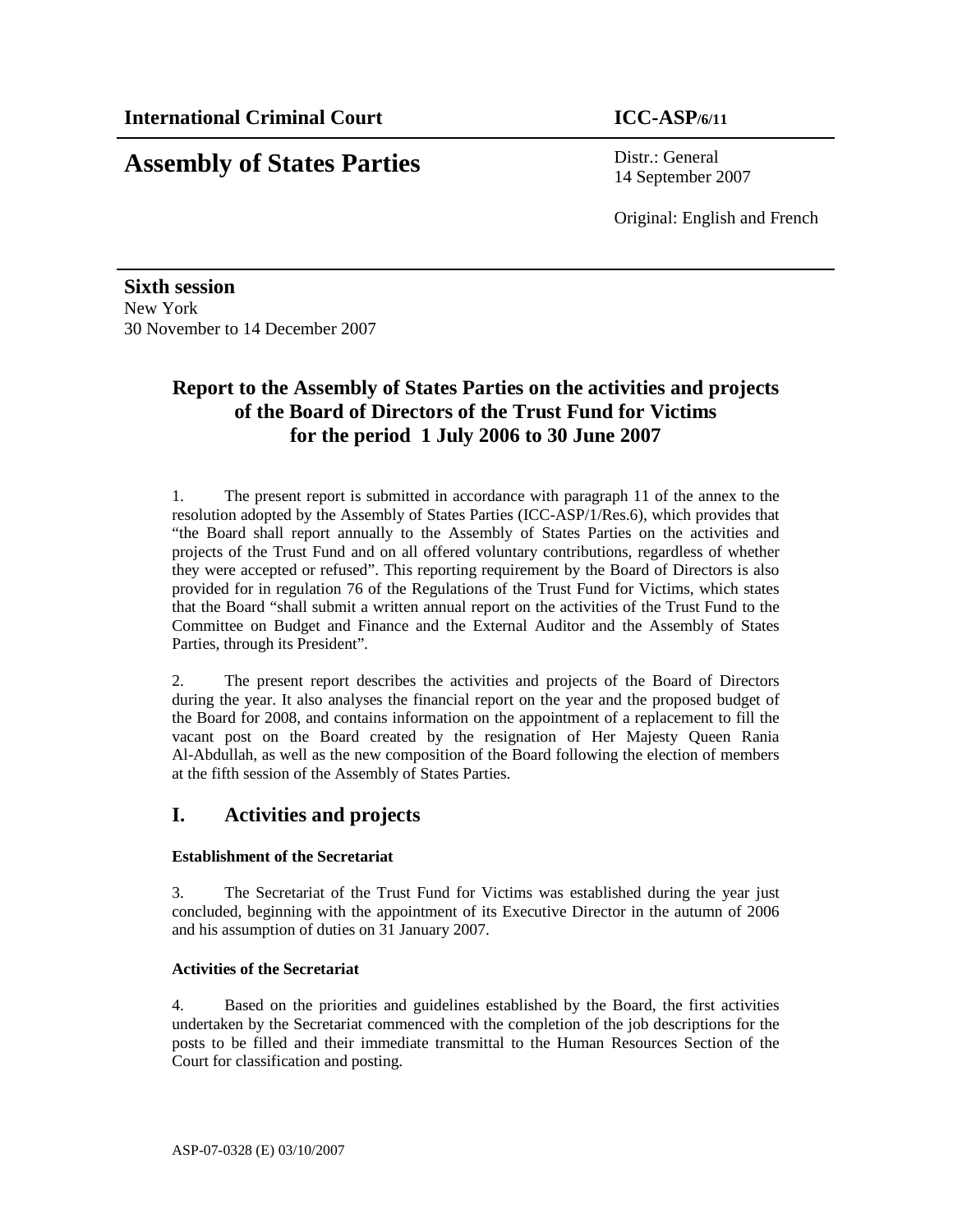5. The second priority of the Secretariat was to develop programme and financial frameworks, which were both endorsed by the Board in June. These two documents defined the criteria for the acceptance of projects and voluntary contributions.

6. The third area of focus for the Secretariat was to clearly identify areas of potential action by the Fund in the Democratic Republic of the Congo and in Uganda, which also helped to facilitate contacts with a number of local and international partners currently working in those areas or planning to become involved there. This exercise also made it possible for the Fund and its partners to develop 36 potential projects in the Democratic Republic of the Congo and Uganda, which were subject to a preliminary review by the Board in June 2007, after which they were finalized and gradually launched as staff continued to be recruited for the Secretariat.

7. The fourth area of focus was the strengthening of ties between the Fund and its partners, particularly with States Parties or States that have not yet ratified the Rome Statute but have expressed interest in the Statute or in the activities of the Fund. To this end, multilateral meetings were held with the Friends of the International Criminal Court in The Hague and in New York, in addition to bilateral discussions with a number of States Parties. The Secretariat also held consultations with numerous non-governmental organizations (NGOs) or NGO associations in The Hague, Paris, London and New York, as well as in Uganda and the Democratic Republic of the Congo. A preliminary approach was made to the various private foundations and humanitarian organizations that have expressed possible interest in supporting the activities of the Fund in the future. Lastly, both to facilitate the development of these relationships of support for the Fund and to enable the Fund to better discharge its mandate of advocacy on behalf of victims, a communication strategy was developed, including an in-depth reconfiguration of the Fund's web site and the regular production of communication material targeted at its partners. This effort is expected to be completed by the end of 2007.

#### **Fund-raising efforts by the Board of Directors**

8. In accordance with paragraph 4 of resolution ICC-ASP/4/Res.3, paragraphs 8, 9, 10 and 11 of the annex to resolution ICC-ASP/1/Res.6, and the Regulations of the Trust Fund for Victims, the members of the Board continued their efforts to secure voluntary contributions to the Trust Fund for Victims.

#### **Other fund-raising efforts by the Secretariat**

9. During the first phase of its activities, the Secretariat sought to define and implement a financial framework that would enable it to effectively monitor the source of funds received by the Fund, with the help of the computerized data resources of the Court and its Controller, and to develop mechanisms for reporting to States Parties, in accordance with the criteria that have been established, particularly in 2006.

10. With these mechanisms in place, the Fund proceeded to develop a fund-raising strategy based on the needs of victims in areas over which it has jurisdiction. To this end, a plan of action covering the next three years has been developed based on multiple sources of funding, ensured by States, charitable foundations and organizations, as well as donations by individuals.

11. During the consultations on fund-raising methods, the Board of Directors felt it necessary to propose an amendment to regulation 27 of the Regulations of the Fund in order to permit the Board and the Secretariat to solicit funds for addressing the specific and urgent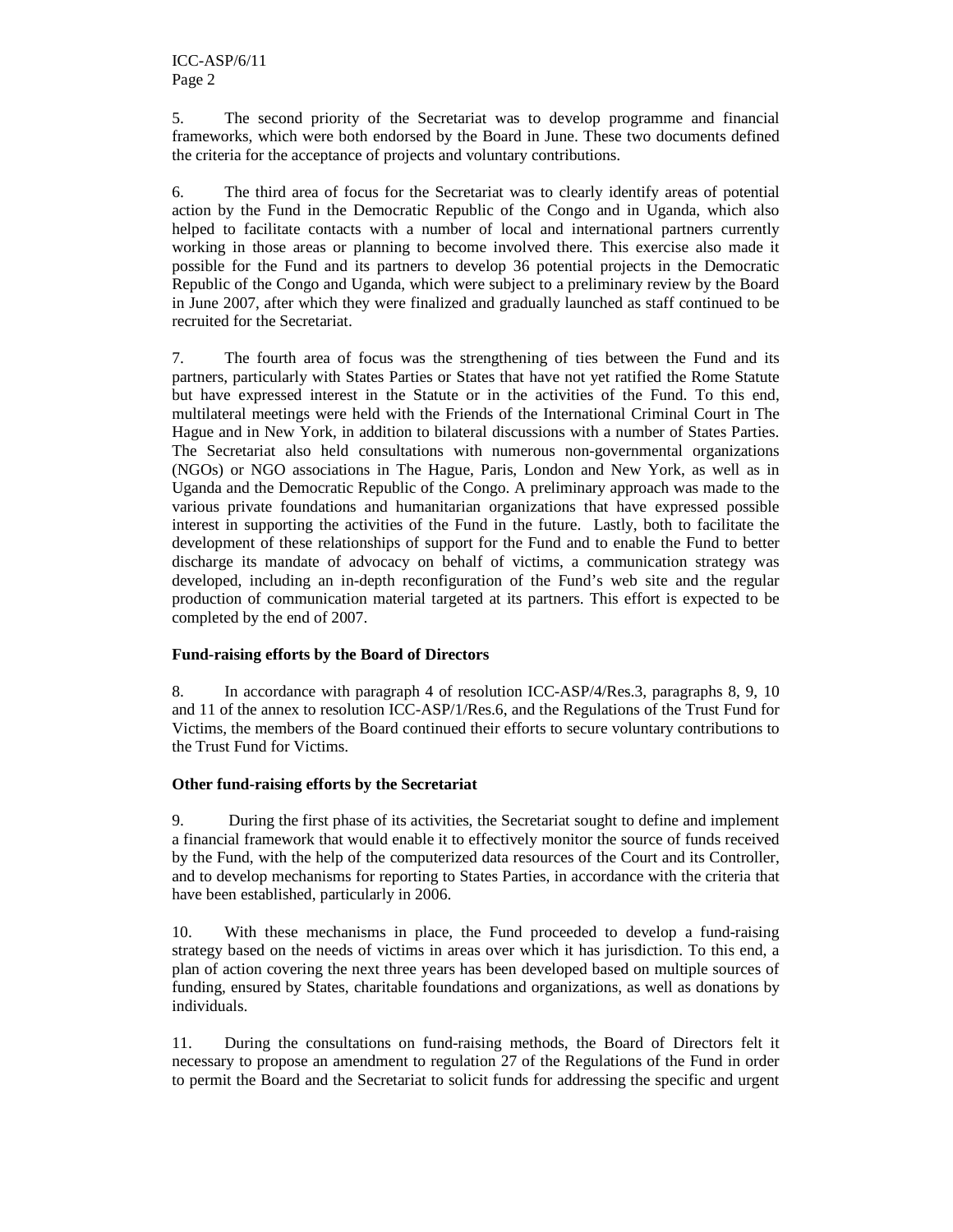needs of certain groups of victims. This proposed amendment is contained in annex B to the present document.

12. At present, the fund-raising campaign has just begun with an increasing number of meetings with representatives of States, foundations and other entities, as well as with an outreach campaign (Internet and multilateral or bilateral meetings).

13. A list of voluntary contributions is contained in annex A to the present report.

#### **Third annual meeting of members of the Board of Directors**

14. The third annual meeting of members of the Board was held on 5 and 6 November 2006, in The Hague, Netherlands. All members of the Board participated in the meeting: Ms. Simone Veil, former minister, President of the Board of Directors, Mr. Tadeusz Mazowiecki, Mr. Arthur N.R. Robinson, and Archbishop Desmond Tutu.

15. On the first day of the meeting, an expert made a presentation to the members of the Board on the needs of victims in Darfur, the Democratic Republic of the Congo and Uganda, as well as on current humanitarian aid efforts. Members of the Board were unanimous as to the importance of voluntary contributions when the Board deemed it necessary to provide physical or psychological rehabilitation or material assistance for victims of crimes within the jurisdiction of the Court. Members also agreed to place emphasis on projects addressing the needs of the most vulnerable and marginalized victims and symbolically reflecting the actions of the Fund on behalf of victims.

16. Also during the two-day meeting, members discussed financial and budgetary issues as well as matters related to fund-raising and voluntary contributions. On the subject of the establishment of the Secretariat of the Fund and activities and projects for the year 2007, the members of the Board decided to request the Secretariat to draft a declaration on the aims and activities of the Trust Fund for Victims for all situations in which the Fund has the authority to act, and to prepare a list of criteria by which the Board of Directors should accept or refuse contributions.

#### **Assistance provided by the Registry**

17. In accordance with paragraph 5 of the annex to resolution ICC-ASP/1/Res.6, paragraph 91 of the budget for the first financial period of the Court (ICC-ASP/1/3), paragraphs 284, 290 and 292 of the programme budget for 2004 (ICC-ASP/2/10) and paragraph 451 of the programme budget for 2005 (ICC-ASP/3/25), the Registry continued to provide administrative assistance to the Trust Fund for Victims.

18. This assistance was provided, inter alia, by the Victim Participation and Reparations Section, especially in organizing the third annual meeting of the Board of Directors and in the transition towards the full establishment of the Secretariat of the Fund, as well as by the Budget and Finance Section, the Human Resources Section and the Information and Communication Technologies Section.

19. The Registry provided valuable support to the Board of Directors, particularly during the transition period preceding the full establishment of the Secretariat, and at the time of the appointment of its Executive Director in January 2007. Now that the Secretariat is operational, it is important for this new organ to show the independence desired by States Parties for the Fund. To this end, we propose an amendment to article 19 of the Regulations of the Fund to indicate that the advisory role of the Registry is a contingency rather than an obligation. This proposed amendment is contained in annex B to the present document.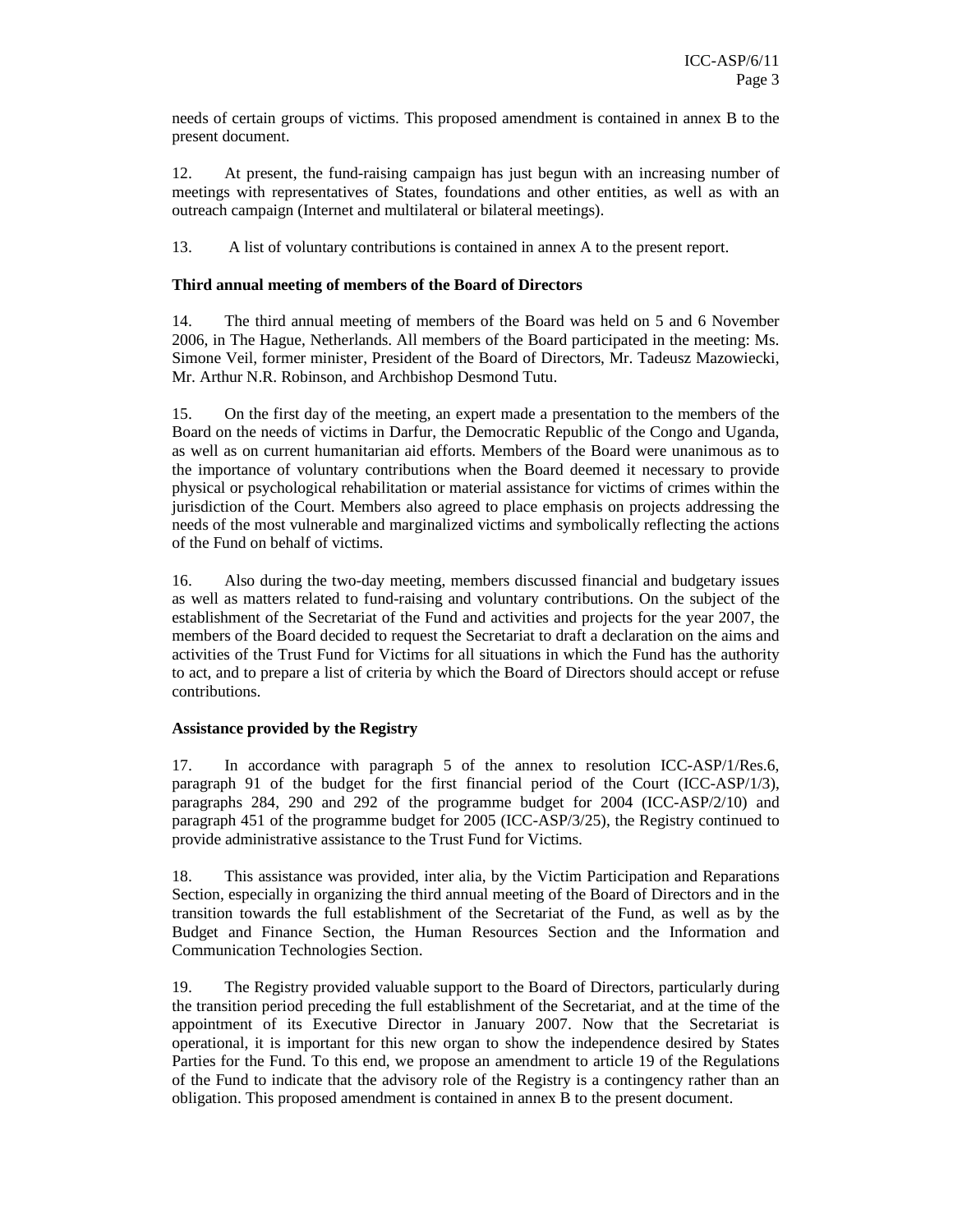## **II. Financial report**

#### **Status of voluntary contributions**

20. In accordance with paragraph 11 of the annex to resolution ICC-ASP/1/Res.6, which provides that "all offered voluntary contributions, regardless of whether they were accepted or refused" should be reported annually to the Assembly of States Parties, a list of voluntary contributions is contained in annex A to the present report.

21. The list includes the contributions received from States, from various national and international institutions, judges and staff members of the Court, as well as from private individuals.

22. The two bank accounts of the Trust Fund for Victims, one in the United States of America and the other in the Netherlands, were kept open during the period from 1 July 2006 to 30 June 2007. As at 30 June 2007, the balances in these accounts were, respectively, US\$ 18,631.59<sup>*1*</sup> and €298,261.92 (plus a term deposit of €2,300,000.00 that had not yet *matured). The total balance was €2,612,049.31 as at 30 June 2007.* 

23. The members of the Board wish to express their gratitude for the contributions received during the period covered by the present annual report and urge States Parties to continue to contribute to the Trust Fund. There is particular need for such contributions during the current start-up phase of activities in support of victims in Uganda and the Democratic Republic of the Congo, and soon in the Central African Republic.

## **External audit**

-

24. Pursuant to resolution ICC-ASP/3/Res.7, of 6 July 2005, the Chair of the Board designated the National Audit Office of the United Kingdom of Great Britain and Northern Ireland to conduct the external audit for the year ending 31 December 2005. This decision was approved by the members of the Board of Directors at the second annual meeting of the Board. By letter dated 26 December 2005, the Chair of the Board informed the National Audit Office of her decision to entrust to it the external audit for the years 2005 and 2006.

25. On 25 July 2006, the National Audit Office submitted to the Board of Directors of the Trust Fund for Victims the auditor's report containing the financial statements of the Fund for the period ending 31 December 2005, in document ICC-ASP/5/3 entitled "Trust Fund for Victims - financial statements for the period 1 January to 31 December 2005".

26. As indicated in paragraph 2 of the report, the audit examination revealed no weaknesses or errors material to the accuracy, completeness and validity of the financial statements as a whole and the National Audit Office has therefore issued "an unqualified audit opinion on the Fund's Financial Statements for the year ended 31 December 2005".

27. Among its principal recommendations, the National Audit Office noted in paragraph 5 of the report that the Fund has "an appropriate level of internal control over donated income and that such income is properly accounted for and that donors are clearly identifiable".

<sup>&</sup>lt;sup>1</sup> €13,787.39, with a rate of exchange on 1 July 2007 of: 1 euro = 1.33135 United States dollars.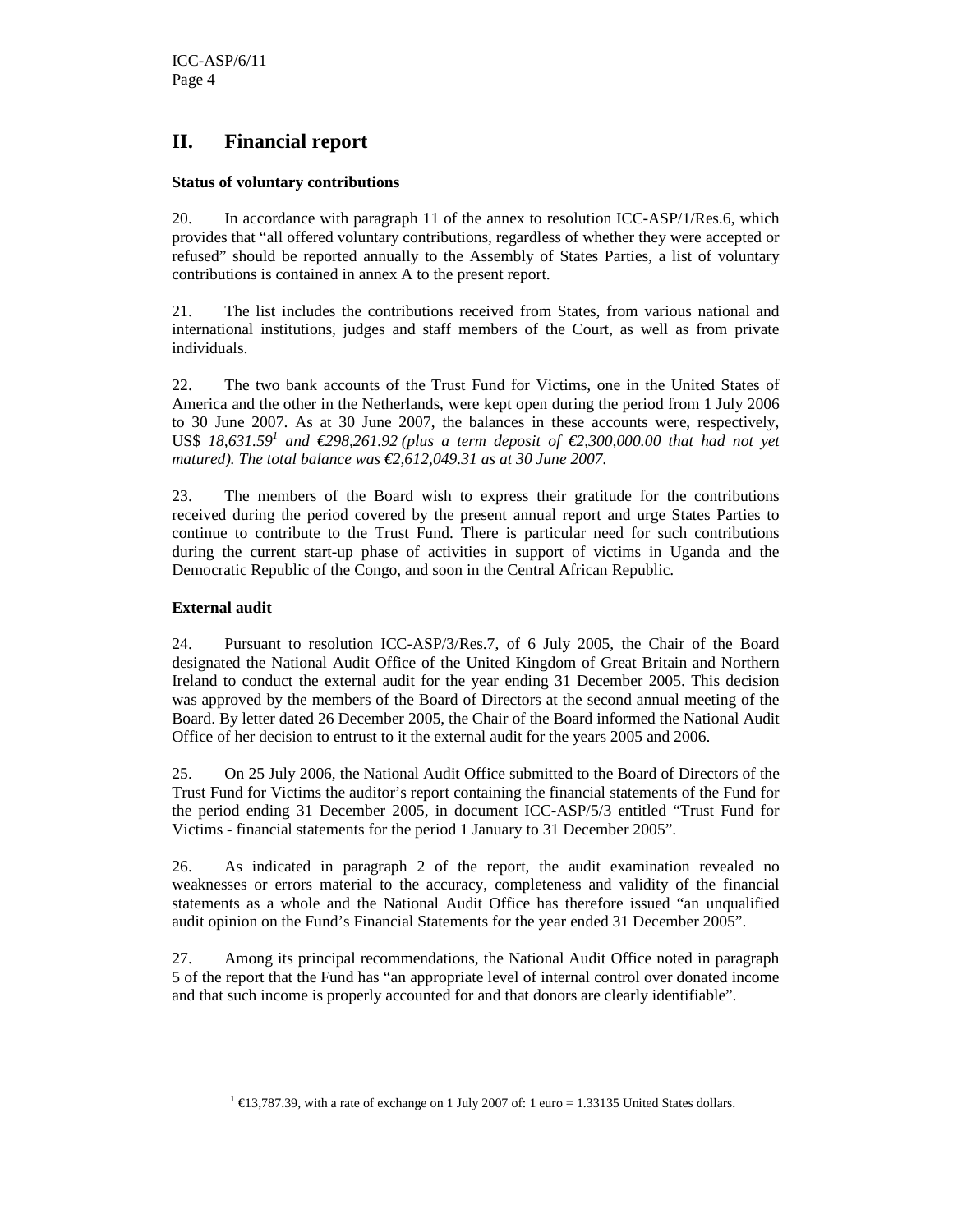28. The report contains only one recommendation by the National Audit Office, in paragraph 10:

#### "**Recommendation 1:**

 We recommend that the Fund's cash investments be kept under regular review and that investment risks are actively managed."

29. In this connection, it should be mentioned that as part of the assistance which it provides to the Board, the Registry, through the Budget and Finance Section, keeps under regular review the investment of sums received by the Fund and makes recommendations, where appropriate, particularly recommendations on the placement of funds in accounts attracting high rates of interest.

30. At its third annual meeting, held on 5 and 6 November 2006, the Board of Directors of the Trust Fund for Victims designated the National Audit Office to conduct the external audit for the years 2007 to 2011.

## **III. Proposed budget for 2008**

31. In accordance with paragraph 3 of resolution ICC-ASP/4/Res.3, the Board of Directors prepared a budget proposal for 2008 for the Secretariat of the Trust Fund for Victims, which was established pursuant to resolution ICC-ASP/3/Res.7. The proposed budget is submitted annually to the Assembly of States Parties for approval, in accordance with paragraph 6 of the annex to resolution ICC-ASP/1/Res.6.

32. In 2008 the Fund will become fully operational, in particular in those countries where projects for the benefit of victims are being or will be undertaken. This is why the budget proposal for 2008 provides for increases in the cost of staff and travel, two items that are essential for the effective and sustained implementation of projects through an effective presence among the victims. These increases, though modest, will make it possible to provide technical support to our partners in the field, to ensure better coordination of activities, and to provide close financial and physical oversight of the implementation of projects.

33. With regard to staff, the principal change proposed in comparison with the structure initially envisaged for the Secretariat reflects the focus on the field sought by the Board of Directors and by many victims' groups. We propose that the funding originally requested for a P-2 post of Assistant Legal Officer should now be reassigned to the P-3 post of the Programme Officer currently based in Kampala, Uganda, from where he will cover the region. Separate funding will be sought for the P-2 post, possibly under an arrangement for secondment from the Government of one of the States Parties.

34. The incumbents of these posts will be supported by temporary assistance personnel working mainly on the logistical and administrative aspects of the establishment of the Fund both in The Hague and in the field, particularly on evaluation and follow-up systems, in conformity with the requests of States Parties for reports to be submitted and with the operational needs of the Secretariat.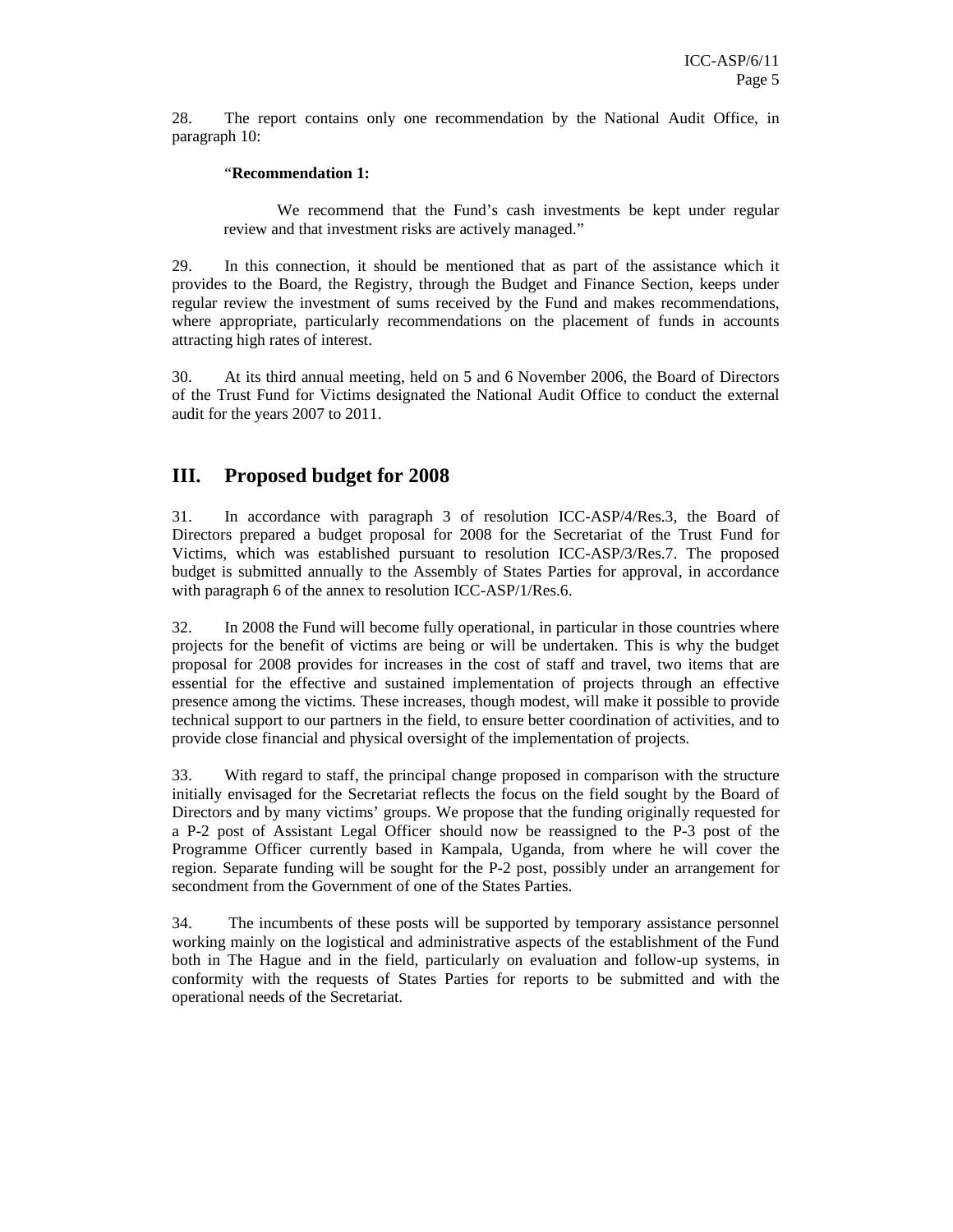## **IV. Post left vacant by Her Majesty Queen Rania Al-Abdullah, former member of the Board of Directors of the Trust Fund for Victims and election of members of the Board of Directors for the period 2006-2009**

35. In accordance with paragraph 2 of the annex to resolution ICC-ASP/1/Res.6, members of the Board of Directors are elected for a term of three years and may be re-elected once. At its  $15<sup>th</sup>$  meeting, held on 16 May 2006, and in accordance with resolution ICC-ASP/1/Res.7, which sets out the procedure for the nomination and election of members of the Board of Directors of the Fund, the Bureau of the Assembly of States Parties decided that the period for the nomination of candidates for the second election of members of the Board of Directors will begin on 5 June and end on 27 August 2006.

36. In August 2006, Her Majesty Queen Rania Al-Abdullah submitted her resignation as a member of the Board representing the Group of Asian States.

37. Since at the end of this period the conditions for the nomination of candidates for the election of members of the Board of Directors had not yet been met, in accordance with paragraph 4 of resolution ICC-ASP/1/Res.7 the Bureau of the Assembly extended the nomination period to 19 November 2006. By this date, no candidates had been nominated by the Group of Asian States.

38. At the  $6<sup>th</sup>$  meeting of its fifth session, held on 30 November 2006, the Assembly elected four members of the Board of Directors of the Trust Fund for Victims, as follows:

Archbishop Desmond Tutu (South Africa)

Mr. Tadeusz Mazowiecki (Poland)

Mr. Arthur N.R. Robinson (Trinidad and Tobago)

Ms. Simone Veil (France).

39. At its  $6<sup>th</sup>$  meeting, the Assembly of States Parties also decided to postpone the election of the representative of the Group of Asian States until its resumed fifth session and the Bureau decided that the nomination period would begin on 1 January and end on 28 January 2007.

40. Finally, at its  $9<sup>th</sup>$  meeting, held on 1 February 2007, the Assembly of States Parties elected Mr. Bulgaa Altangerel (Mongolia) as the fifth member of the Board of Directors of the Fund.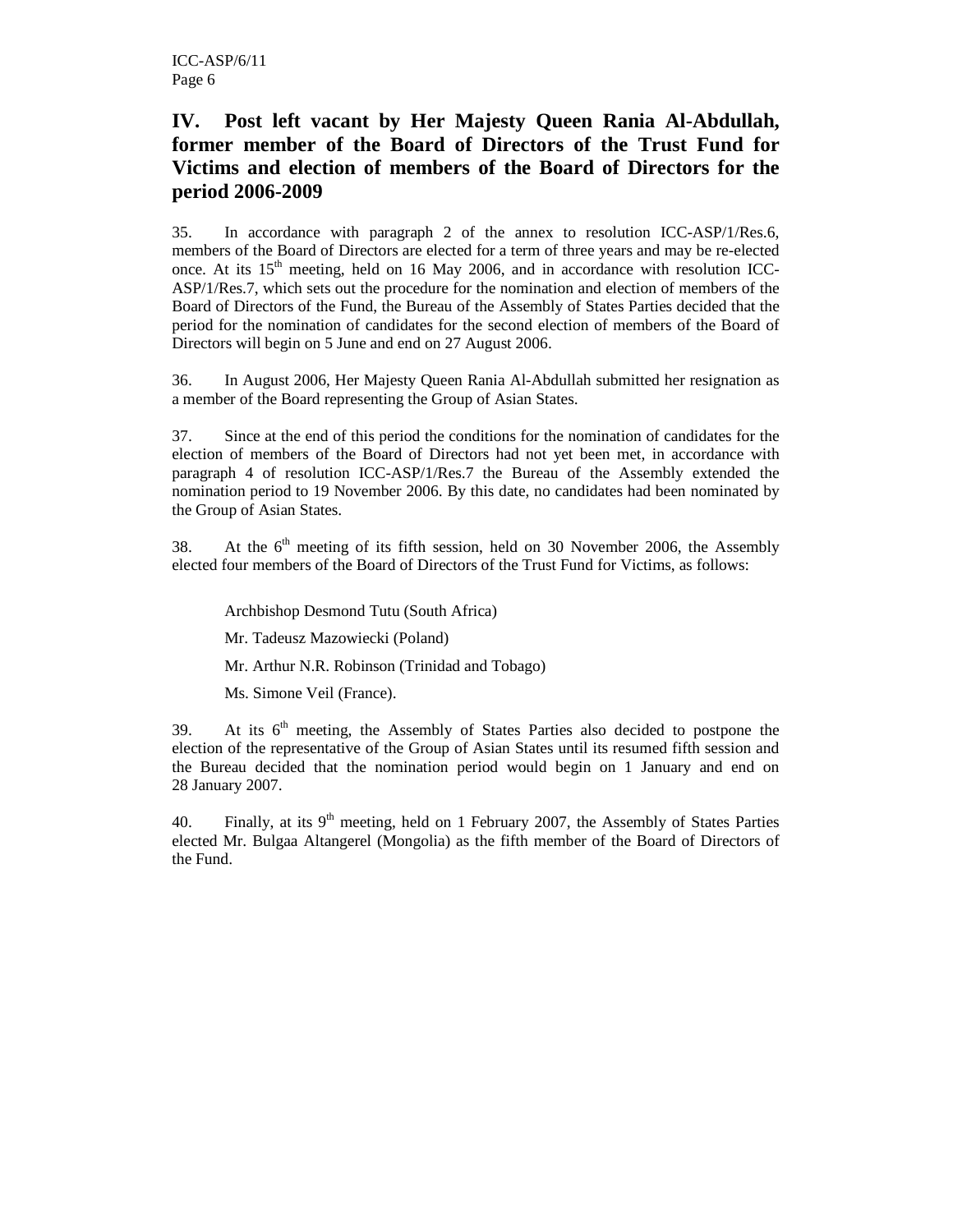## **Annex A**

## **List of voluntary contributions**

#### **I. Account JP Morgan Chase Bank**

ICC Victims Trust Fund JP Morgan Chase Bank New York (USA) Account No: 400932776 ABA Routing No: 0002 Swift Code: CHASUS33 Fed Wire Number: 021000021

**Breakdown of the JP Morgan Chase Bank account for the period from 1 July 2006 to 30 June 2007:** 

| <b>Breakdown of the bank</b><br>account | Total (US\$) |
|-----------------------------------------|--------------|
| Balance as at 1 July 2006               | 18,631.59    |
| Subtotal (US \$)                        | 18,631.59    |
| <b>Bank charges</b>                     | 0.00         |
| Interest (matured term<br>deposits)     | 0.00         |
| Term deposits not yet<br>matured        | 0.00         |
| Total (US\$)                            | 18,631.59    |

During the period from 1 July 2006 to 30 June 2007, no new contributions were deposited in the JP Morgan Chase Bank account owing to the temporary suspension of the collection of contributions organized by "Citizens for Global Solutions".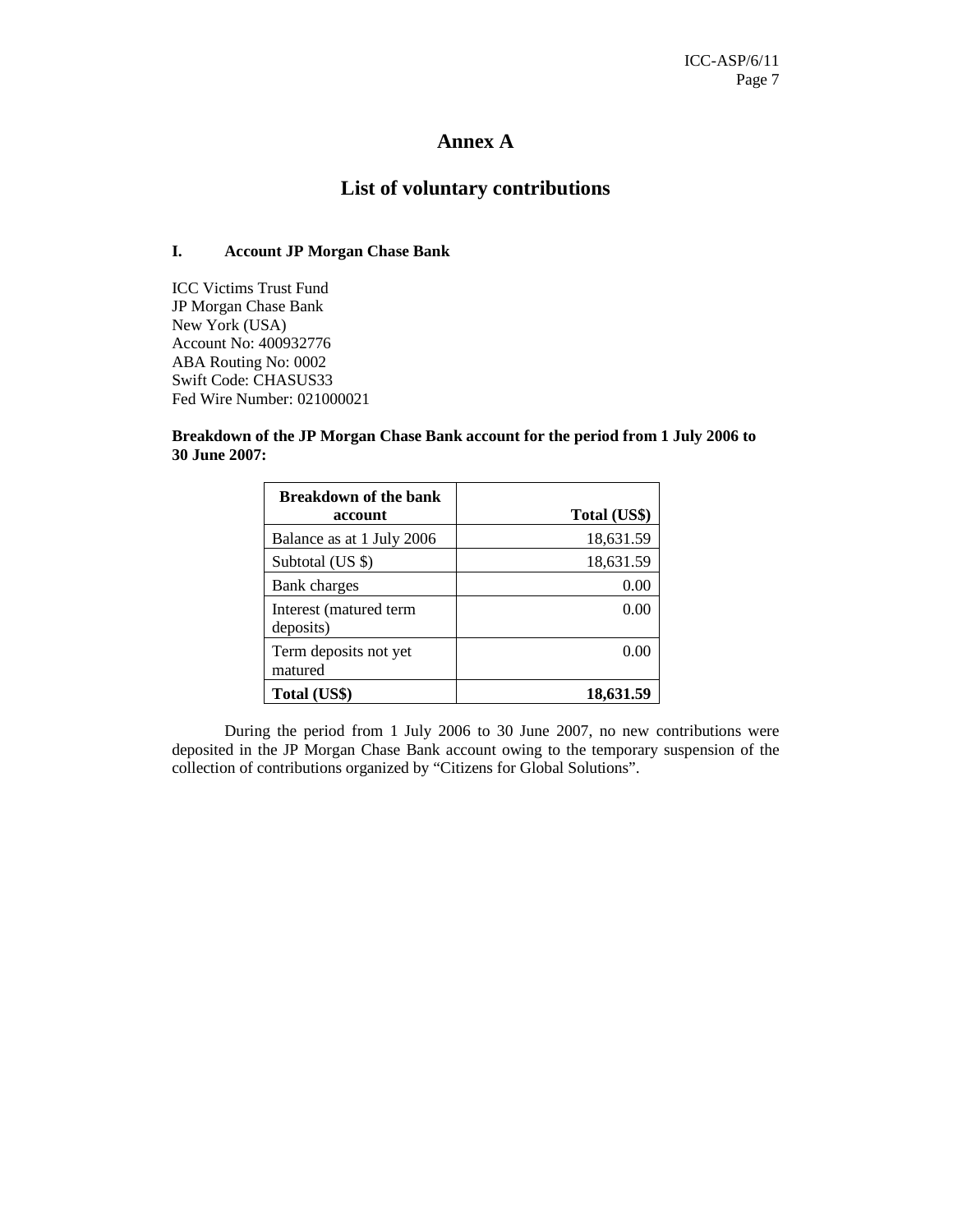## **II. Account Fortis Bank**

ICC Victims Trust Fund Fortis Bank The Hague (Netherlands) Account No: 240005201 IBAN: NL39FTSB0240005201 Swift Code: FTSBNL2R

## **Contributions deposited in euros with the Fortis Bank from 1 July 2006 to 30 June 2007:**

| <b>Contributions from individuals</b><br>and institutions by month | Total (euros) |
|--------------------------------------------------------------------|---------------|
| <b>July 2006</b>                                                   | 6,253.20      |
| August 2006                                                        | 9,094.80      |
| September 2006                                                     | 187.50        |
| October 2006                                                       | 845.00        |
| November 2006                                                      | 4,464.94      |
| December 2006                                                      | $-2,623.20$   |
| January 2007                                                       | 780.00        |
| February 2007                                                      | 674.00        |
| March 2007                                                         | 2,475.08      |
| April 2007                                                         | 200.00        |
| May 2007                                                           | 1,190.00      |
| June 2007                                                          | 590.00        |
| <b>Subtotal contributions from</b><br>individuals and institutions | 24,131.32     |

| <b>Contributions from States by</b><br>month | Total (euros) |  |
|----------------------------------------------|---------------|--|
| <b>July 2006</b>                             | 0.0           |  |
| August 2006                                  | 299,932.00    |  |
| September 2006                               | 0.0           |  |
| October 2006                                 | 223,475.00    |  |
| November 2006                                | 10,000.00     |  |
| December 2006                                | 422,509.20    |  |
| January 2007                                 | 75,000.00     |  |
| February 2007                                | 50,000.00     |  |
| March 2007                                   | 14,038.99     |  |
| April 2007                                   | 0.0           |  |
| May 2007                                     | 0.0           |  |
| June 2007<br>6,000.25                        |               |  |
| <b>Subtotal contributions from</b>           |               |  |
| <b>States</b>                                | 1,100,955.44  |  |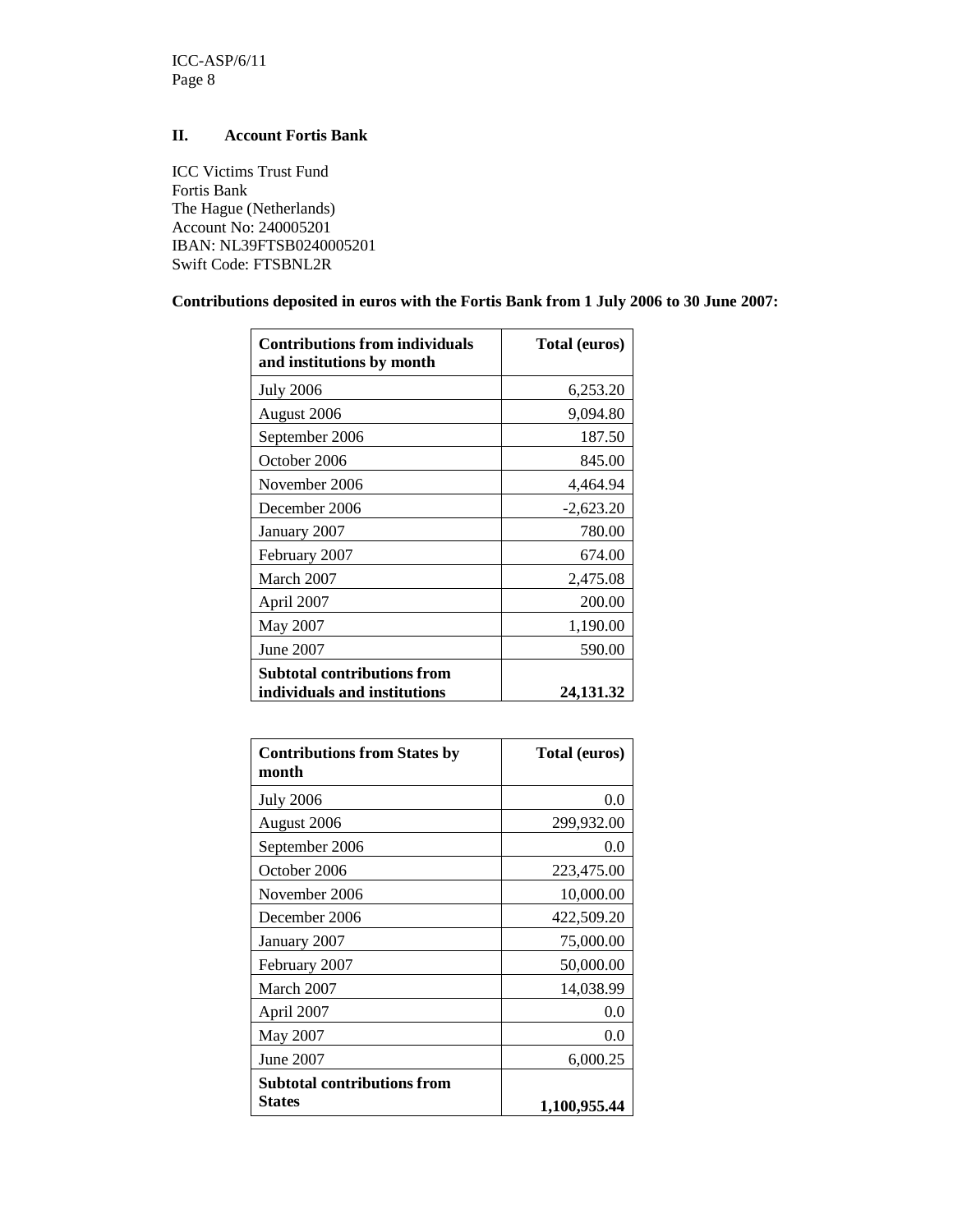| <b>Breakdown of the bank account</b>                        | Total (euros)   |  |
|-------------------------------------------------------------|-----------------|--|
|                                                             |                 |  |
| Opening balance                                             | 1,434,744.56    |  |
| Subtotal contributions from<br>individuals and institutions | 24,131.32       |  |
| Subtotal contributions from States                          | 1,100,955.44    |  |
| Interest                                                    | 38,472.53       |  |
| Less bank charges                                           | -41.93          |  |
| Subtotal (euros)                                            | 2,598,261.92    |  |
|                                                             |                 |  |
| Less: term deposits                                         | $-2,337,916.67$ |  |
| Term deposits not yet matured <sup>2</sup>                  | 2,337,916.67    |  |
| <b>Total</b>                                                | 2,598,261.92    |  |

## **Breakdown of the account at Fortis Bank from 1 July 2006 to 30 June 2007:**

| <sup>2</sup> Bank holding term deposit Fortis Bank |
|----------------------------------------------------|
| €2,037,916.67                                      |
| 18 June 2007                                       |
| 17 June 2008                                       |
| 12 months                                          |
| 4.47%                                              |
| €92,360.08                                         |
|                                                    |
| Fortis Bank                                        |
| €300,000.00                                        |
| 18 June 2007                                       |
| 18 September 2007                                  |
| 3 months                                           |
| 4.11%                                              |
| €3.151.00                                          |
|                                                    |

Expected interest yield

-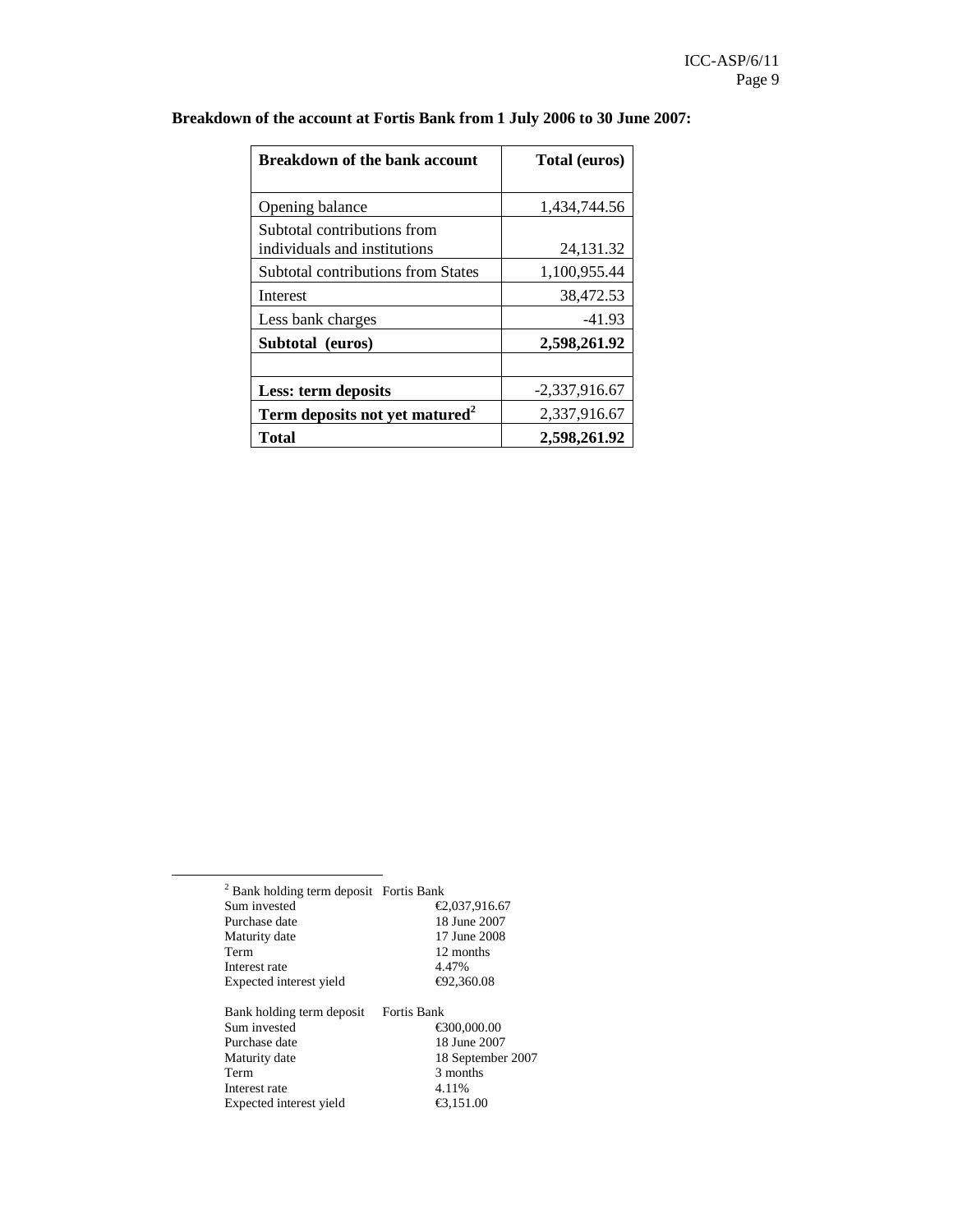# **List of contributions**

The following contributions to the Trust Fund for Victims were made by States from 1 July 2006 to 30 June 2007:

| <b>States</b>  | <b>Amount</b> | Number of<br>contributions |
|----------------|---------------|----------------------------|
| Belgium        | €175,000.00   | $\overline{2}$             |
| France         | €50,000.00    |                            |
| Germany        | €300,000.00   |                            |
| Ireland        | €100,000.00   |                            |
| Liechtenstein  | €14,038.99    | 2                          |
| Netherlands    | €100,000.00   |                            |
| Poland         | €10,000.00    |                            |
| Slovenia       | €7,509.20     |                            |
| Spain          | €50,000.00    |                            |
| Sweden         | €215,000.00   |                            |
| United Kingdom | €73,525.00    |                            |

The following contributions to the Trust Fund for Victims were made by institutions from 1 July 2006 to 30 June 2007:

| <b>Institutions</b>                                                                   |
|---------------------------------------------------------------------------------------|
| Association of Students in Political Science, Institute of Political Studies of Paris |
| Friends of the Trust Fund for Victims - ICC                                           |
| International School of Luxembourg                                                    |
| Justitia Pax Nederland                                                                |
| T.M.C. Asser Institute                                                                |
| University of Leiden                                                                  |
| University of Pacific/G. Salzburg                                                     |

The following contributions to the Trust Fund for Victims were made by individuals from 1 July 2006 to 30 June 2007:

| <b>Individuals</b>          |
|-----------------------------|
| Abtabi, Hirad               |
| Beresford, David Vincent    |
| Chamberlain Bolaños, Silvia |
| Kaul, Hans-Peter            |
| Kuenyehia, Akua             |
| Mateos Peña, Iban           |
| McLoughlin, Olive           |
| Mwangi, Susan               |
| Nicolle, Patrick            |
| Odio-Benito, Elizabeth      |
| Perdrix, Agnès              |
| Politi, Mauro               |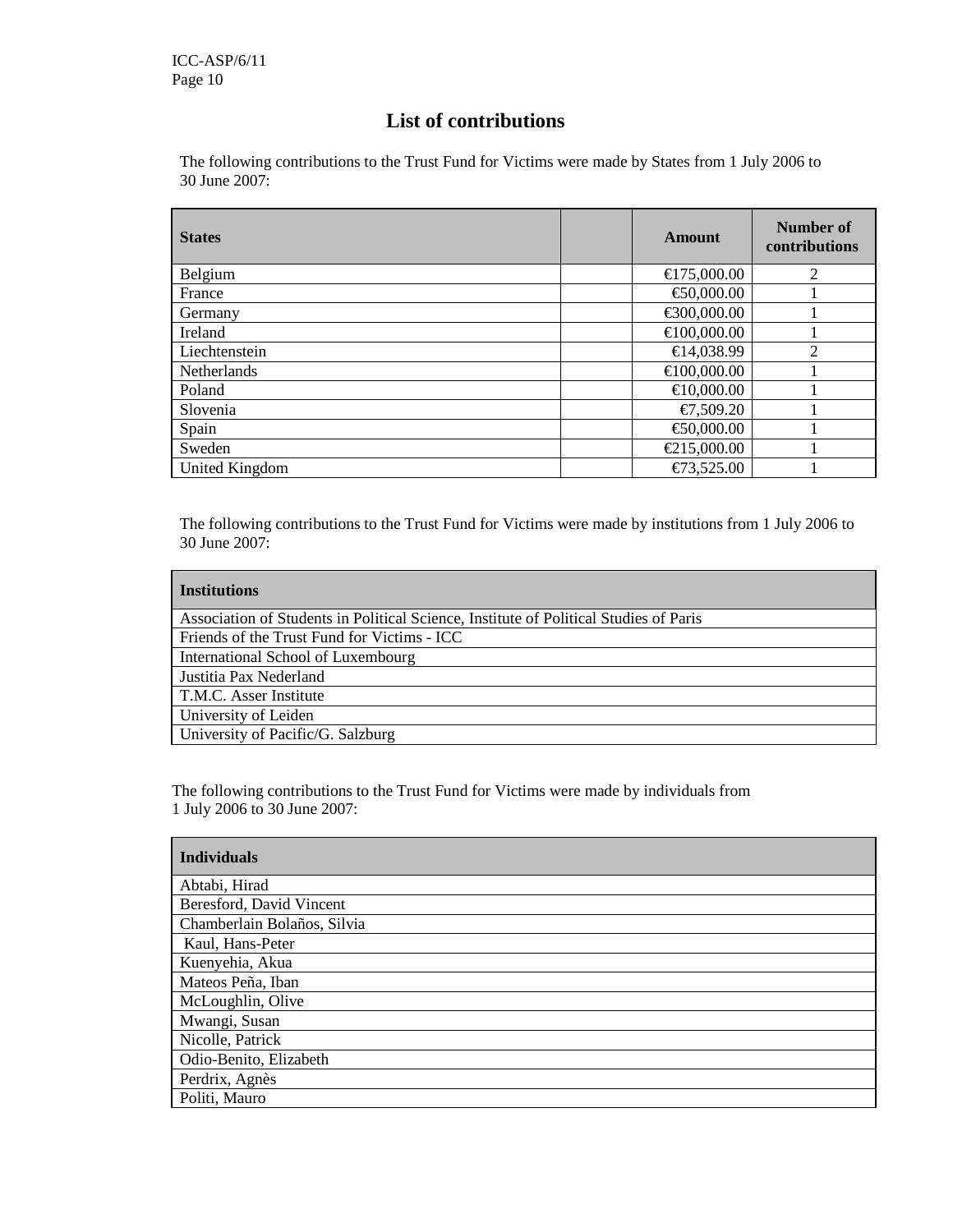| Preira, Didier            |
|---------------------------|
| Saric-Alexander, Jadranka |
| Tutu, Desmond             |
| Vaatainen, Simo           |